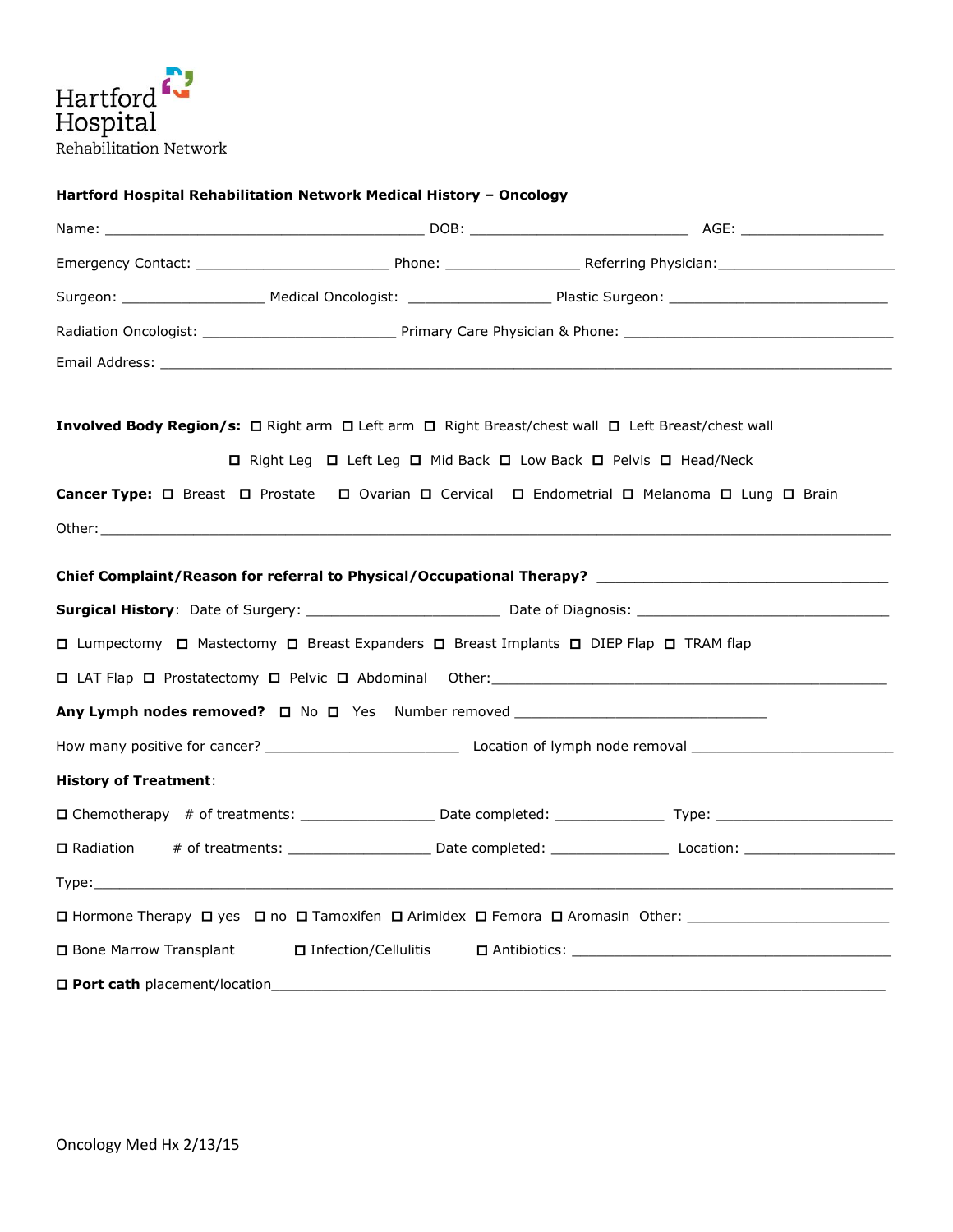

| $\square$ Diabetes<br>□ Vascular Problems   |                                                                       |                                                             |                                                                                                                                                                                                                            |                                                                                                                                                                                                                                                                                                                                                                                                                       |  |                                                                                                                                                                                                                                                                                                                                                                                                                                                                                                                                                                                                                                                                                                                                                                                                  |  |
|---------------------------------------------|-----------------------------------------------------------------------|-------------------------------------------------------------|----------------------------------------------------------------------------------------------------------------------------------------------------------------------------------------------------------------------------|-----------------------------------------------------------------------------------------------------------------------------------------------------------------------------------------------------------------------------------------------------------------------------------------------------------------------------------------------------------------------------------------------------------------------|--|--------------------------------------------------------------------------------------------------------------------------------------------------------------------------------------------------------------------------------------------------------------------------------------------------------------------------------------------------------------------------------------------------------------------------------------------------------------------------------------------------------------------------------------------------------------------------------------------------------------------------------------------------------------------------------------------------------------------------------------------------------------------------------------------------|--|
|                                             |                                                                       |                                                             | □ High Thyroid                                                                                                                                                                                                             | $\Box$ Latex Allergy                                                                                                                                                                                                                                                                                                                                                                                                  |  | $\square$ Pacemaker                                                                                                                                                                                                                                                                                                                                                                                                                                                                                                                                                                                                                                                                                                                                                                              |  |
|                                             |                                                                       |                                                             |                                                                                                                                                                                                                            |                                                                                                                                                                                                                                                                                                                                                                                                                       |  | $\Box$ Incontinence                                                                                                                                                                                                                                                                                                                                                                                                                                                                                                                                                                                                                                                                                                                                                                              |  |
|                                             |                                                                       |                                                             |                                                                                                                                                                                                                            |                                                                                                                                                                                                                                                                                                                                                                                                                       |  | □ Congestive Heart Failure                                                                                                                                                                                                                                                                                                                                                                                                                                                                                                                                                                                                                                                                                                                                                                       |  |
| □ History of Blood Clots<br>□ Psychological |                                                                       |                                                             | $\Box$ Arthritis                                                                                                                                                                                                           |                                                                                                                                                                                                                                                                                                                                                                                                                       |  |                                                                                                                                                                                                                                                                                                                                                                                                                                                                                                                                                                                                                                                                                                                                                                                                  |  |
|                                             |                                                                       |                                                             |                                                                                                                                                                                                                            |                                                                                                                                                                                                                                                                                                                                                                                                                       |  |                                                                                                                                                                                                                                                                                                                                                                                                                                                                                                                                                                                                                                                                                                                                                                                                  |  |
|                                             |                                                                       |                                                             |                                                                                                                                                                                                                            |                                                                                                                                                                                                                                                                                                                                                                                                                       |  |                                                                                                                                                                                                                                                                                                                                                                                                                                                                                                                                                                                                                                                                                                                                                                                                  |  |
|                                             |                                                                       |                                                             |                                                                                                                                                                                                                            |                                                                                                                                                                                                                                                                                                                                                                                                                       |  |                                                                                                                                                                                                                                                                                                                                                                                                                                                                                                                                                                                                                                                                                                                                                                                                  |  |
|                                             |                                                                       |                                                             |                                                                                                                                                                                                                            |                                                                                                                                                                                                                                                                                                                                                                                                                       |  |                                                                                                                                                                                                                                                                                                                                                                                                                                                                                                                                                                                                                                                                                                                                                                                                  |  |
|                                             |                                                                       |                                                             | $\Box$ MRI                                                                                                                                                                                                                 |                                                                                                                                                                                                                                                                                                                                                                                                                       |  |                                                                                                                                                                                                                                                                                                                                                                                                                                                                                                                                                                                                                                                                                                                                                                                                  |  |
|                                             |                                                                       |                                                             | <b>D</b> MUGA                                                                                                                                                                                                              |                                                                                                                                                                                                                                                                                                                                                                                                                       |  |                                                                                                                                                                                                                                                                                                                                                                                                                                                                                                                                                                                                                                                                                                                                                                                                  |  |
|                                             |                                                                       |                                                             |                                                                                                                                                                                                                            |                                                                                                                                                                                                                                                                                                                                                                                                                       |  |                                                                                                                                                                                                                                                                                                                                                                                                                                                                                                                                                                                                                                                                                                                                                                                                  |  |
|                                             |                                                                       |                                                             |                                                                                                                                                                                                                            |                                                                                                                                                                                                                                                                                                                                                                                                                       |  |                                                                                                                                                                                                                                                                                                                                                                                                                                                                                                                                                                                                                                                                                                                                                                                                  |  |
|                                             |                                                                       |                                                             |                                                                                                                                                                                                                            |                                                                                                                                                                                                                                                                                                                                                                                                                       |  |                                                                                                                                                                                                                                                                                                                                                                                                                                                                                                                                                                                                                                                                                                                                                                                                  |  |
|                                             |                                                                       |                                                             |                                                                                                                                                                                                                            |                                                                                                                                                                                                                                                                                                                                                                                                                       |  |                                                                                                                                                                                                                                                                                                                                                                                                                                                                                                                                                                                                                                                                                                                                                                                                  |  |
|                                             |                                                                       |                                                             |                                                                                                                                                                                                                            |                                                                                                                                                                                                                                                                                                                                                                                                                       |  |                                                                                                                                                                                                                                                                                                                                                                                                                                                                                                                                                                                                                                                                                                                                                                                                  |  |
|                                             |                                                                       |                                                             |                                                                                                                                                                                                                            |                                                                                                                                                                                                                                                                                                                                                                                                                       |  |                                                                                                                                                                                                                                                                                                                                                                                                                                                                                                                                                                                                                                                                                                                                                                                                  |  |
|                                             |                                                                       |                                                             |                                                                                                                                                                                                                            |                                                                                                                                                                                                                                                                                                                                                                                                                       |  |                                                                                                                                                                                                                                                                                                                                                                                                                                                                                                                                                                                                                                                                                                                                                                                                  |  |
|                                             |                                                                       |                                                             |                                                                                                                                                                                                                            |                                                                                                                                                                                                                                                                                                                                                                                                                       |  |                                                                                                                                                                                                                                                                                                                                                                                                                                                                                                                                                                                                                                                                                                                                                                                                  |  |
|                                             | □ Active Cancer<br>$\Box$ Allergies<br>□ Pet Scan<br><b>SWELLING:</b> | □ Irregular Heart Beat<br>$\square$ Diuretics<br>location): | □ Broken Bones<br>□ Metal Implants<br><b>Other Surgeries (list dates)</b><br>Hand Dominence: Right ____ Left___<br>Recent Lab work (and results) :<br>$\Box$ L-Dex<br><b>Symptoms/Side Effects of Treatment:</b><br>other: | <b>MEDICAL HISTORY:</b> (please check all that apply):<br>□ Osteopenia/Osteoporosis<br>Medications: Medications: Medications: Medications: Medications: Medications: Medications: Medications: Medica<br><b>Diagnostic Reports for Current Cancer Diagnosis:</b><br>lymphedema develop and when did it start?<br><b>Chemo Induced Peripheral Neuropathies (CIPN):</b><br>Numbness and tingling ______________________ |  | □ High Blood Pressure □ History of Heart Attack □ Pregnant<br>□ Respiratory Problems □ Kidney Disease<br>□ Stroke/Paralysis<br>If you have lymphedema (swelling of your arm, breast, chest wall, leg, head/neck, genitals, other area) how did the<br>Have you had previous treatment for your lymphedema? $\square$ Yes $\square$ No $\square$ Pump $\square$ Garments $\square$ Compression Bandages<br>Do you wear a compression sleeve/garment and/or short stretch bandages at night? $\square$ Yes $\square$ No<br>Have you ever leaked lymph fluid or had open sores on the affected limb/area? $\square$ Yes $\square$ No<br>Do you have any of the following symptoms in your feet or hands ? $\Box$ No $\Box$ Yes (If yes circle all that apply and list<br>Weakness _________________ |  |

## **BALANCE:**

- 1. Have you fallen since your diagnosis?  $\Box$  Yes  $\Box$  No ; If yes , how many times?
- 2. Have you lost your balance, but not fallen?  $\Box$  Yes  $\Box$  No ; if yes, how many times?
- 3. Do you have a fear of falling?  $\Box$  Yes  $\Box$  No